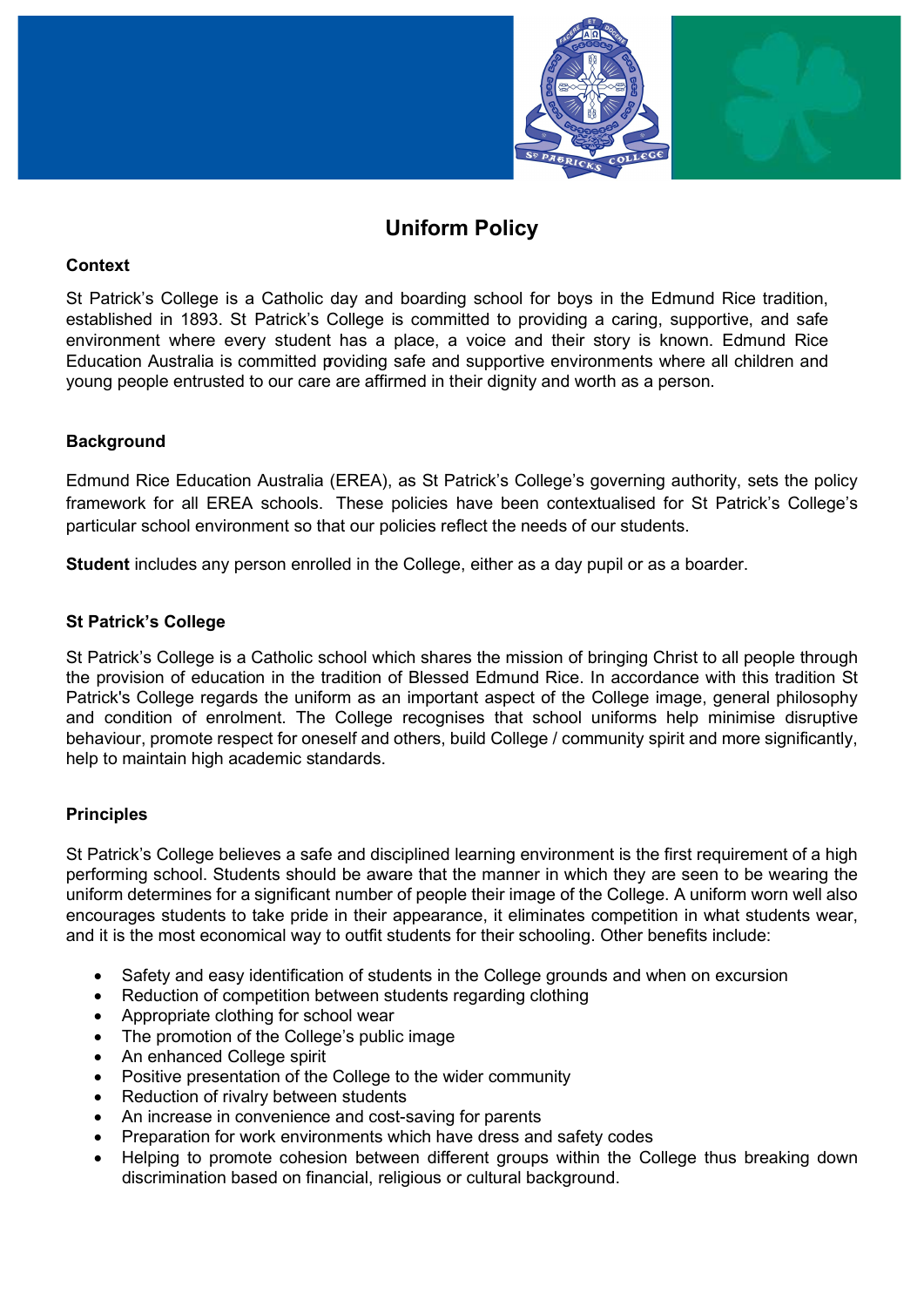

# Policy

Students are required to wear all aspects of the College uniform neatly and according to the published uniform regulations of the College. Personal grooming will be of a high standard at all times.

## **Guidelines**

St Patrick's College is proud of its uniform. The way it is worn is an important way of belonging to the College community. Students would expect a consequence if they attend at the College wearing incorrect uniform without a note from parent / caregiver. A note from a parent / caregiver is always required if the student is not in correct uniform (to cover a short period). The explanation must be of a reasonable nature. In some circumstances, the parent / caregiver may be contacted and the student sent home to rectify the problem.

The College Uniform Committee will meet as required to review elements of the uniform and to make recommendations to the Principal regarding changes to uniform, including sporting uniform.

|                     | <b>SUMMER UNIFORM</b>                                                                                                                                        |                                        | <b>WINTER UNIFORM</b>                                                                                                                                        |                            | <b>SPORTS UNIFORM</b>                                                      |
|---------------------|--------------------------------------------------------------------------------------------------------------------------------------------------------------|----------------------------------------|--------------------------------------------------------------------------------------------------------------------------------------------------------------|----------------------------|----------------------------------------------------------------------------|
|                     | <b>Term 1 &amp; 4</b>                                                                                                                                        |                                        | <b>Term 2 &amp; 3</b>                                                                                                                                        |                            | <b>Term 1 - 4</b>                                                          |
| <b>Shoes</b>        | Plain black leather<br>shoes.<br>Note: Suede shoes or<br>black running/skate<br>style shoes are not<br>permitted.                                            | <b>Shoes</b>                           | Plain black leather<br>shoes.<br>Note: Suede shoes or<br>black running style/<br>skate shoes are not<br>permitted.                                           | <b>Shoes</b>               | Preferably non-<br>marking soles.                                          |
| <b>Shorts</b>       | Blue shorts to be<br>worn. Students have<br>the option of wearing<br>school trousers (as<br>per the winter<br>uniform).                                      | <b>Trousers</b>                        | <b>Blue College trousers</b><br>and black belt to be<br>worn.                                                                                                | <b>Shorts</b>              | Navy blue SPC sports<br>shorts (not football<br>shorts).                   |
| <b>Shirt</b>        | White short sleeved<br>shirt.                                                                                                                                | Long<br><b>Sleeved</b><br><b>Shirt</b> | White long sleeved<br>shirt to be worn.                                                                                                                      | <b>Shirt</b>               | Navy Blue College<br>polo shirt with green<br>collar and College<br>Crest. |
| <b>Socks</b>        | College long socks to<br>be worn with shorts.<br><b>Black or Navy socks</b><br>to be worn with<br>trousers.                                                  | <b>Socks</b>                           | <b>Black or Navy socks</b><br>to be worn.                                                                                                                    | <b>Socks</b>               | SPC White sports<br>socks.                                                 |
| <b>Suit</b><br>coat | College suitcoat to be<br>worn to and from<br>school. This will be<br>checked during<br>morning<br>administration and in<br>the afternoon upon<br>departure. | Suit coat                              | College suitcoat to be<br>worn to and from<br>school. This will be<br>checked during<br>morning<br>administration and in<br>the afternoon upon<br>departure. | <b>Tracksui</b><br>t Pants | <b>SPC</b> track suit<br>(optional)                                        |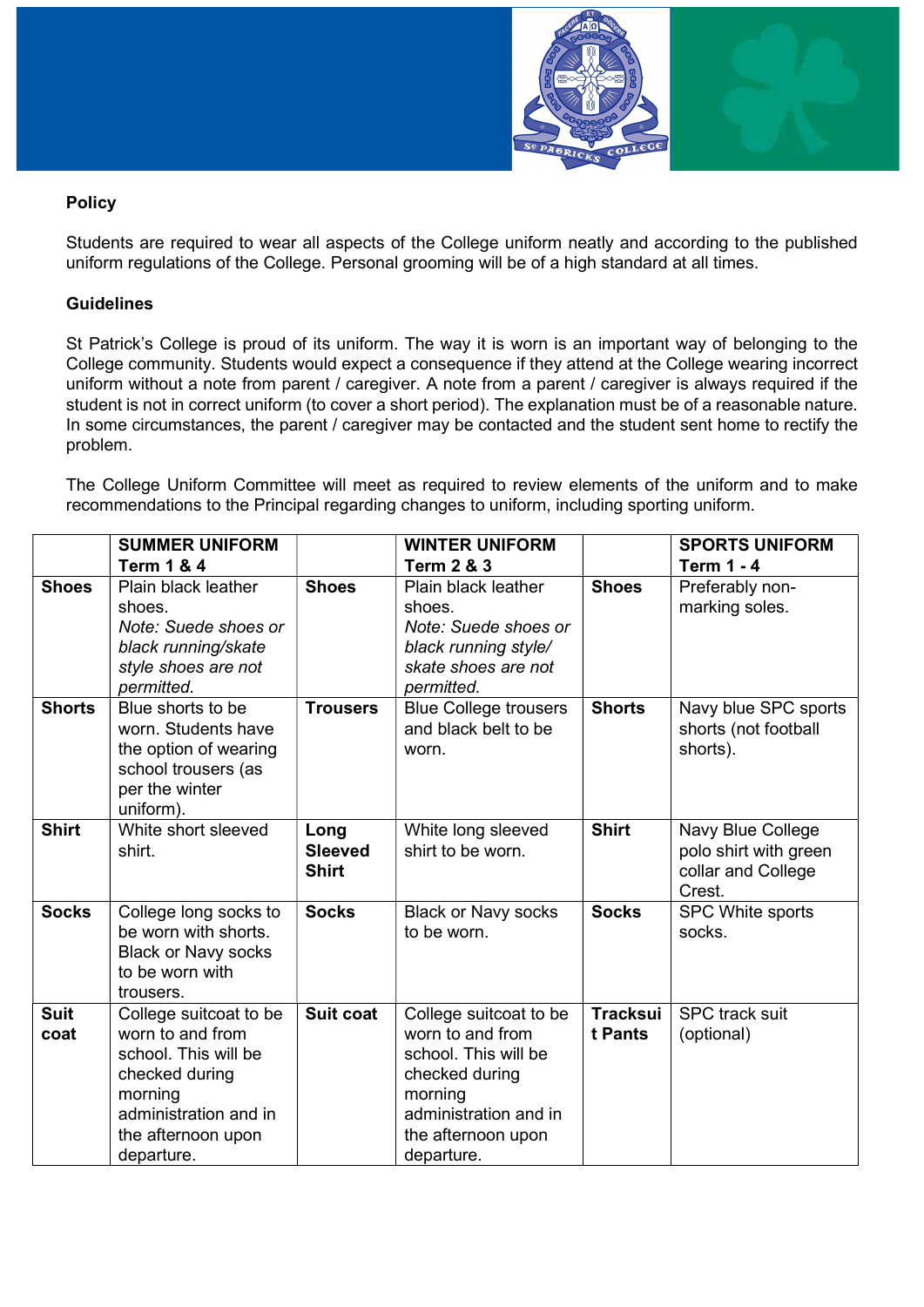



| <b>Tie</b> | College Tie to be<br>worn (Year 7-11)<br>Year 12 College Tie<br>(Year 12) | <b>Tie</b>                    | College Tie to be<br>worn (Year 7-11)<br>Year 12 College Tie<br>(Year 12)                                                                                                                                                                                                                                | Hat    | SPC Cap or hat<br>(Terms $1 & 4$ ) |
|------------|---------------------------------------------------------------------------|-------------------------------|----------------------------------------------------------------------------------------------------------------------------------------------------------------------------------------------------------------------------------------------------------------------------------------------------------|--------|------------------------------------|
|            |                                                                           | Jumper                        | College jumper can<br>be worn during winter.                                                                                                                                                                                                                                                             | Jumper | SPC Rugby top                      |
|            |                                                                           | <b>Spray</b><br><b>Jacket</b> | Only to be worn to<br>and from school over<br>the top of the suit<br>coat. The spray jacket<br>should only be worn<br>on wet days and<br>should not replace the<br>suit coat. The spray<br>jacket is not to be<br>worn during the day,<br>particularly during<br>classes as well as<br>recess and lunch. |        |                                    |

## Hairstyles and Colour

Hairstyles can be a very individual way of expressing yourself and are often influenced by fashion and trends. With this in mind our general expectation in regard to hairstyle is that it be neat, clean and not extreme in style or colour so as to draw attention to the individual student. Some of the following expectations are also related to safety issues.

The following points outline the College's expectations:

- Hair should be off the face at all times. It should be neatly cut and styled, and not be hanging over the face or eyes
- If hair is of a length to touch the shirt collar it should be tied back
- Extreme styles such as mullets, rat tails, mohawks, obvious patterning, moptops, dreadlocks, cornrows, are not acceptable
- Hair colour is not to be changed so that it is different to the student's natural colouring. This includes patching and heavy tipping
- Students are to be clean shaven and sideburns are to be no longer than the bottom of the ear lobe
- Short overall haircuts are to be the minimum of a number two (2) cut
- Hair should be reasonably groomed and neat as considered by College standards.

Any student considering changing their hairstyle or colour and is unsure of to how it would be accepted at school, should seek guidance first. The judgement of what constitutes the above will be made by the Deputy Principal or Assistant Principal – Pastoral Care & Wellbeing.

If a haircut and/or colouring does not meet College's expectations, then students will be asked to adjust it accordingly. In extreme cases, students will be asked to go home until the hair/style has been changed to the requirements of the College. Prior to re-entry the student must meet with the Deputy Principal or Assistant Principal – Pastoral Care & Wellbeing to ensure the issue has been resolved.

## Shaving

All students are to be clean shaven. Students who are not will be required to shave at the College.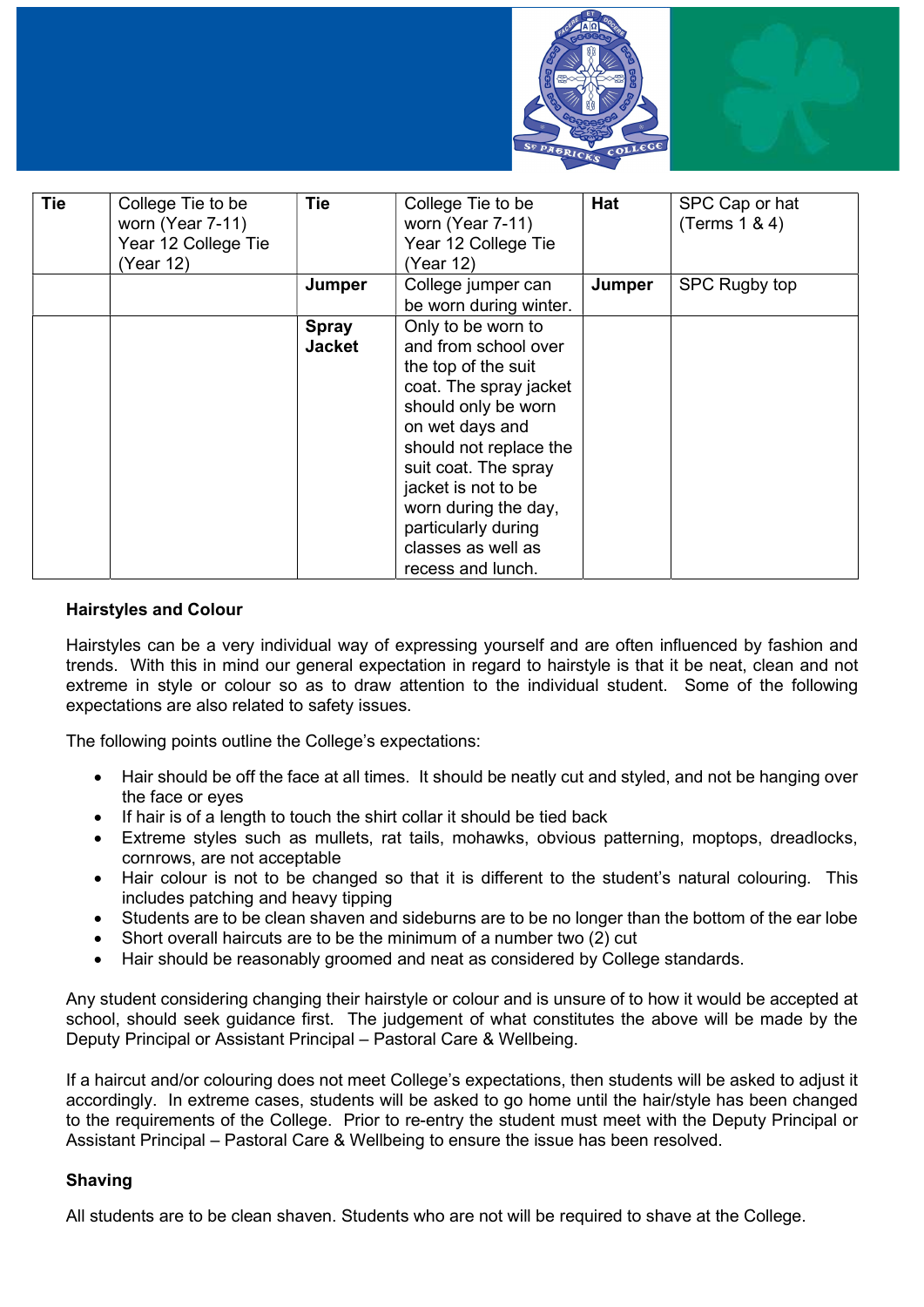

# **Jewellery**

- 1. Students may wear
	- a. A watch , no other wrist bands
	- b. A discrete single religious emblem, not in conflict with the Christian ethos of the school, on a thin chain/necklace
	- c. A 'Medic Alert' bracelet

The consequence of students wearing jewellery other than that outlined above, may be confiscation. Any confiscated items will be held for collection at the end of the day.

- 2. Please note that chains with any emblems or items other than a cross, are not permitted, nor are any rings, bracelets or adornments of different material.
- 3. Students are not permitted to wear sleepers, studs or other objects in any visible body piercing.

Students are not to undertake any body piercing when there is an insufficient period of time for healing of a hole in order to remain in line with the given expectations. Covering a piercing with a Band Aid is not acceptable.

The College does not endorse tattoos, however where a student has an existing tattoo it must be covered at all times. Whilst at the College or participating and representing the College it must be concealed.

## Wearing of Sports Uniform

Students are required to change into their Sports uniform prior to their Physical Education lessons. On completion of their lesson students must change into full College uniform. Although the sports uniform is not compulsory for senior students they must be aware that all students are expected to wear full sports uniform to all sporting carnivals. Students not having full sports uniform will be expected to wear full College uniform.

College hats are available through the College Shop. No other hats or caps are acceptable.

# Uniform for School Outings

Students must wear the correct College uniform when on excursions unless they are advised of variations by the teacher in charge because of the nature of the excursion. This information will be included with the covering letter and permission/consent form.

## Seasonal Change over Period

An alternative to the uniform in Terms 1 and 4 is the wearing of navy school shorts with approved College long socks.

At start of Terms 2 and 3 students should be wearing Winter Uniform.

During hot periods of weather (above 28 degrees Celsius) and at the discretion of the Deputy Principal, students may wear to and from the College only the shirt and tie, together with EITHER the school shorts and the approved College long socks OR the school trousers and dark socks. The jumper however, must not be worn as the outer garment.